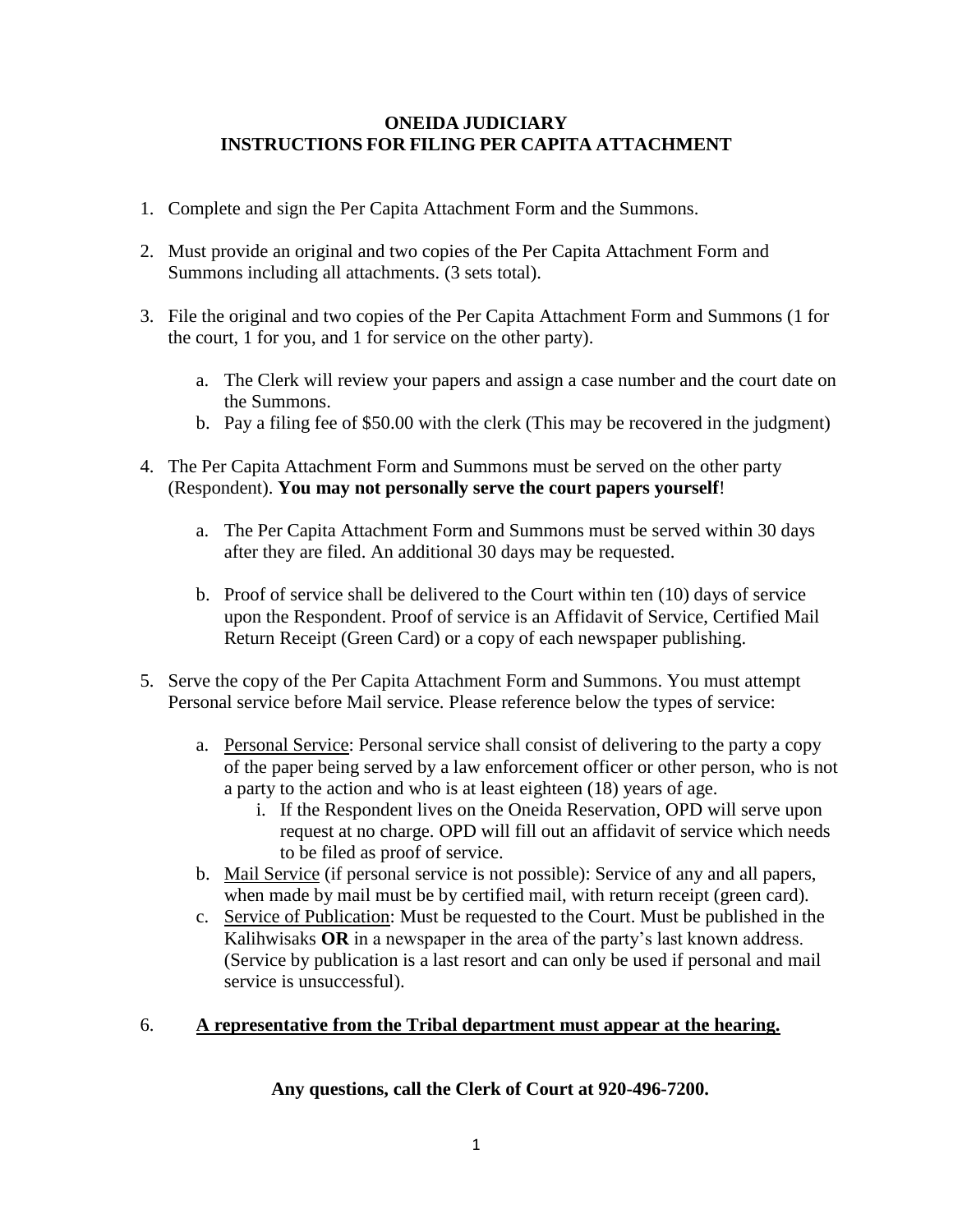# **ONEIDA JUDICIARY-TRIAL COURT PER CAPITA ATTACHMENT**

Case No. \_\_\_\_\_\_\_\_\_\_\_\_\_\_\_\_\_\_

**Petitioner**: (If more than one Petitioner, attach below information on a separate sheet)

| Enter the<br>name, address<br>and daytime<br>phone number<br>of the person | <b>Tribal Department</b><br><b>Current Mailing Address</b> |              |     |                        |  |  |
|----------------------------------------------------------------------------|------------------------------------------------------------|--------------|-----|------------------------|--|--|
| filing the<br>Petition. (You                                               | City                                                       | <b>State</b> | Zip | Daytime Phone Number   |  |  |
| are the<br>Petitioner).                                                    | Name of person completing Petition                         |              |     | <b>Employee Number</b> |  |  |

#### **Respondent**: (If more than one Respondent, attach below information on a separate sheet)

| Enter the<br>name, address,           | Middle name<br>First name      |              | (Maiden name)<br>Last name |                            |                |
|---------------------------------------|--------------------------------|--------------|----------------------------|----------------------------|----------------|
| and daytime<br>phone number<br>of the | <b>Current Mailing Address</b> |              |                            |                            |                |
| Respondent.                           | City                           | <b>State</b> | Zip                        | Daytime Phone Number       |                |
|                                       | Respondent's Date of Birth     |              |                            | Respondent's Tribal Status | Enrollment No. |

## **COMPLAINT** \_\_\_\_\_\_\_\_\_\_\_\_\_\_\_\_\_\_\_\_\_\_\_\_\_\_\_\_\_\_\_\_\_\_\_\_\_\_\_\_\_\_\_\_\_\_\_\_\_\_\_\_\_\_\_\_\_\_\_\_\_\_\_\_\_\_\_\_\_\_\_\_\_\_\_\_\_\_

1. Please explain why you are seeking an attachment of the Respondent(s) Per Capita distribution:

\_\_\_\_\_\_\_\_\_\_\_\_\_\_\_\_\_\_\_\_\_\_\_\_\_\_\_\_\_\_\_\_\_\_\_\_\_\_\_\_\_\_\_\_\_\_\_\_\_\_\_\_\_\_\_\_\_\_\_\_\_\_\_\_\_\_\_\_\_\_\_\_

\_\_\_\_\_\_\_\_\_\_\_\_\_\_\_\_\_\_\_\_\_\_\_\_\_\_\_\_\_\_\_\_\_\_\_\_\_\_\_\_\_\_\_\_\_\_\_\_\_\_\_\_\_\_\_\_\_\_\_\_\_\_\_\_\_\_\_\_\_\_\_.

| What is the<br>alleged non-<br>payment to the<br>tribal<br>department? |  |
|------------------------------------------------------------------------|--|
|                                                                        |  |

SEE ATTACHED.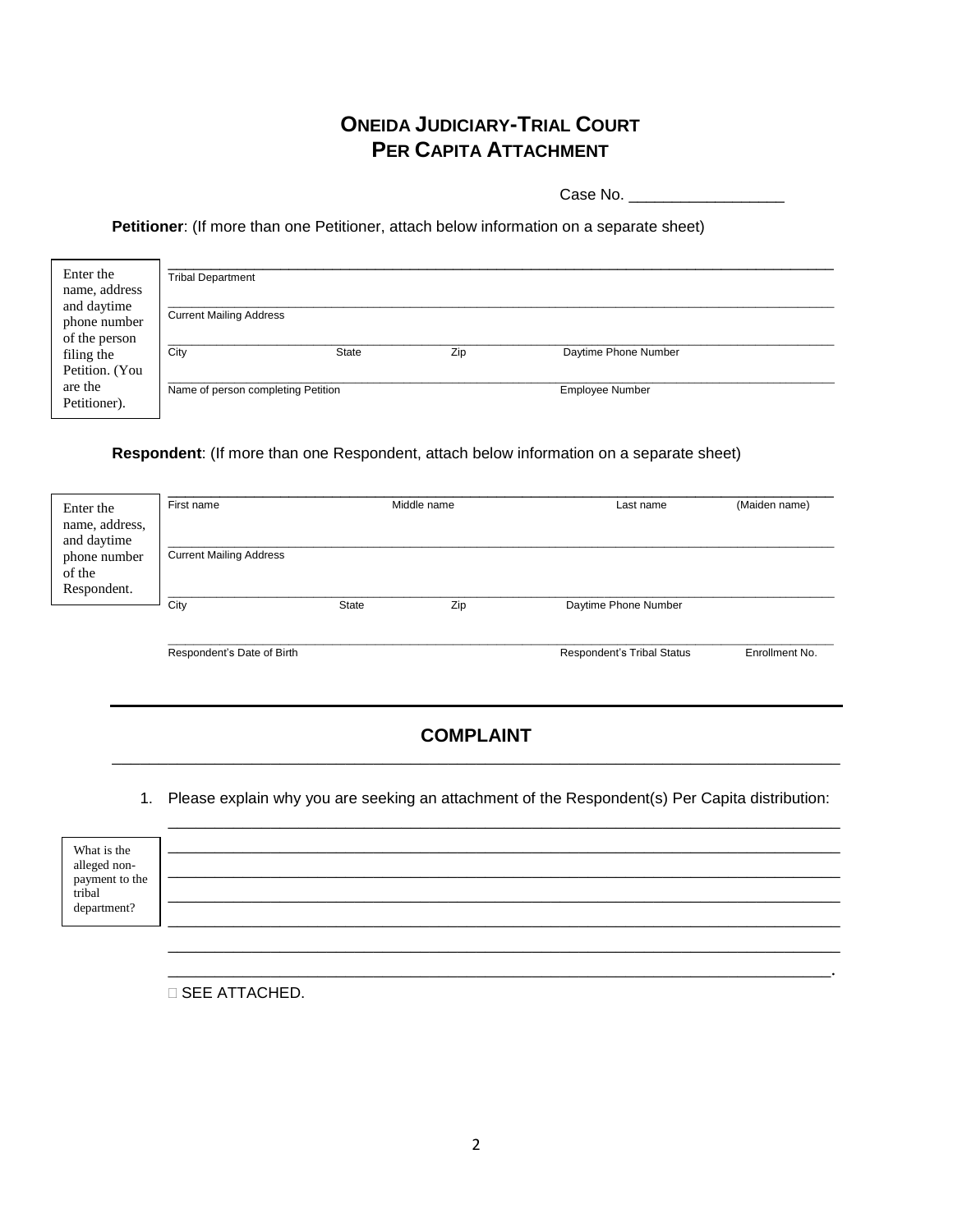2. Please explain the facts supporting your claim:

| Describe<br>what<br>happened,<br>who did it.<br>where it took<br>place, and<br>when it<br>occurred. |                                                                                                                              |
|-----------------------------------------------------------------------------------------------------|------------------------------------------------------------------------------------------------------------------------------|
|                                                                                                     |                                                                                                                              |
|                                                                                                     | $\Box$ SEE ATTACHED.                                                                                                         |
| 3.                                                                                                  | Is the Respondent currently on active duty as a member of the Armed Forces of the United<br>States of America or its allies? |

| $\sim$ | ง∩ |
|--------|----|

4. Please list the specific relief sought from the Respondent(s):

| Explain what<br>you want the        |                      |
|-------------------------------------|----------------------|
| Respondent to<br>pay? (Including    |                      |
| any service                         |                      |
| fees, filing fees<br>or other costs |                      |
| associated with<br>this action).    | <b>SEE ATTACHED.</b> |

**NOTE: The party being served with this Complaint has twenty (20) days to file an Answer/Response in writing with the Court and the other party OR the party being served has the option to respond in person at the hearing.**

Dated this \_\_\_\_\_\_\_ day of \_\_\_\_\_\_\_\_\_\_\_\_\_\_\_\_\_\_\_\_\_\_\_\_\_\_\_\_\_\_\_\_\_\_, 20\_\_\_.

BY: Petitioner or Petitioner's Attorney/Advocate

\_\_\_\_\_\_\_\_\_\_\_\_\_\_\_\_\_\_\_\_\_\_\_\_\_\_\_\_\_\_\_\_\_\_\_\_

**Signature**

 **\_\_\_\_\_\_\_\_\_\_\_\_\_\_\_\_\_\_\_\_\_\_\_\_\_\_\_\_\_\_\_\_\_\_\_\_ Printed**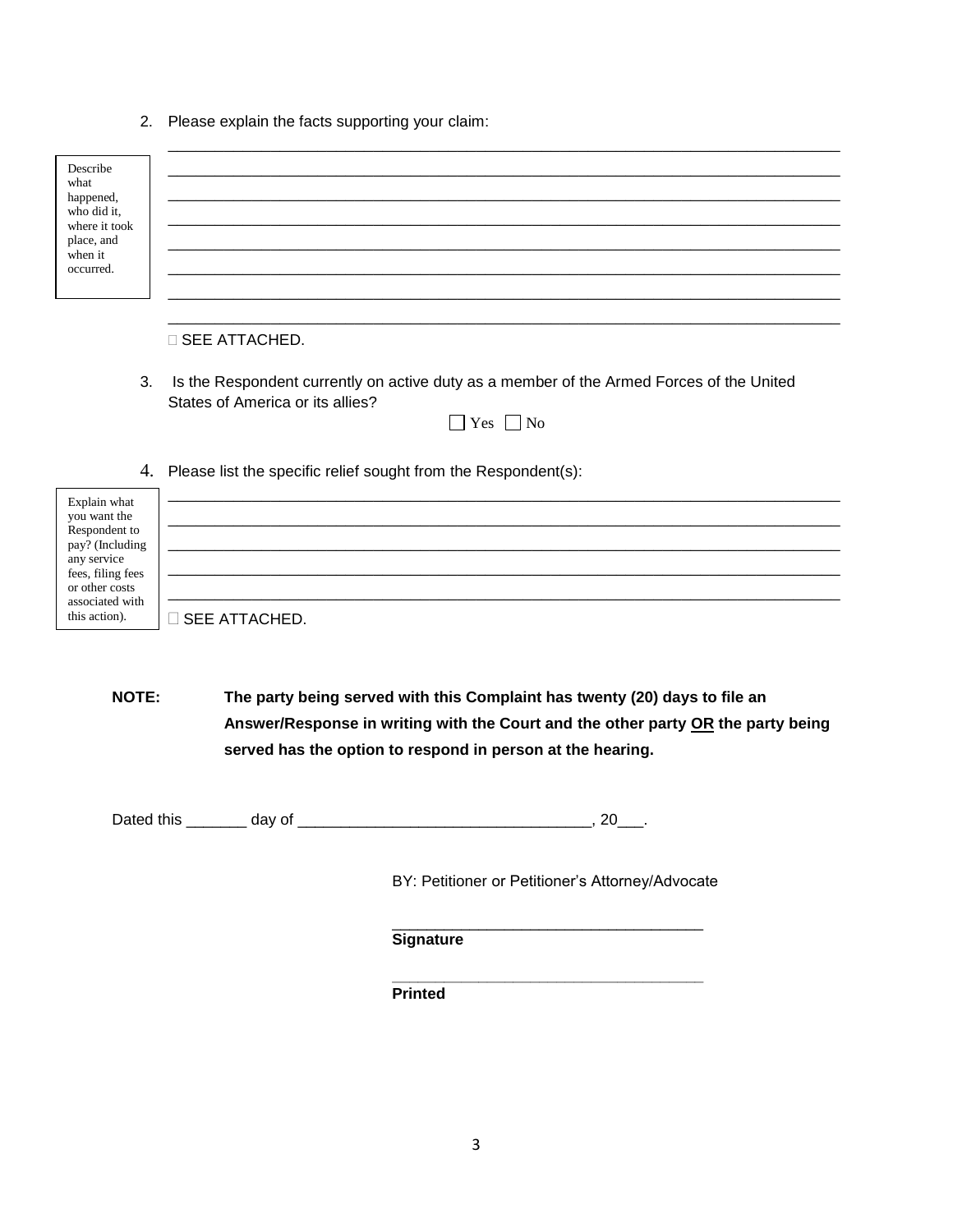#### **ONEIDA JUDICIARY \_\_\_\_\_\_\_\_\_\_\_\_\_\_\_\_\_\_\_\_\_\_\_\_\_\_\_\_\_\_\_\_\_\_\_\_\_\_\_\_\_\_\_\_\_\_\_\_\_\_\_\_\_\_\_\_\_\_\_\_\_\_\_\_\_\_\_\_\_\_\_\_\_\_\_\_\_\_\_\_\_\_\_\_\_**

**\_\_\_\_\_\_\_\_\_\_\_\_\_\_\_\_\_\_\_\_\_\_\_\_\_\_\_\_\_\_\_\_\_\_\_\_\_\_\_\_\_\_\_\_\_\_\_\_\_\_\_\_\_\_\_\_\_\_\_\_\_\_\_\_\_\_\_\_\_\_\_\_\_\_\_\_\_\_**

**Petitioner(s)**

**v.**

**Case No: \_\_\_\_\_\_\_\_\_\_\_\_\_\_\_\_\_\_\_\_\_\_\_**

**Respondent(s)**

#### **SUMMONS \_\_\_\_\_\_\_\_\_\_\_\_\_\_\_\_\_\_\_\_\_\_\_\_\_\_\_\_\_\_\_\_\_\_\_\_\_\_\_\_\_\_\_\_\_\_\_\_\_\_\_\_\_\_\_\_\_\_\_\_\_\_\_\_\_\_\_\_\_\_\_\_\_\_\_\_\_\_**

**\_\_\_\_\_\_\_\_\_\_\_\_\_\_\_\_\_\_\_\_\_\_\_\_\_\_\_\_\_\_\_\_\_\_\_\_\_\_\_\_\_\_\_\_\_\_\_\_\_\_\_\_\_\_\_\_\_\_\_\_\_\_\_\_\_\_\_\_\_\_\_\_\_\_\_\_\_\_\_\_\_\_\_\_\_**

#### **To the person named above as Respondent:**

**\_\_\_\_\_\_\_\_\_\_\_\_\_\_\_\_\_\_\_\_\_\_\_\_\_\_\_\_\_\_\_\_\_\_\_,** 

A Per Capita Attachment Complaint was filed and is attached to this summons.

**\_\_\_\_\_\_\_\_\_\_\_\_\_\_\_\_\_\_\_\_\_\_\_\_\_\_\_\_\_\_\_\_\_\_\_,**

#### **You are summoned to appear for hearing before the court on:**

Date: \_\_\_\_\_\_\_\_\_\_\_\_\_\_\_\_\_\_\_\_\_\_\_\_\_\_\_\_\_\_ Time: \_\_\_\_\_\_\_\_\_\_\_\_\_\_\_\_\_\_\_\_\_\_\_\_\_\_\_\_\_

Presiding Judge:

Location: 2630 W. Mason Street, Green Bay, WI 54303

A failure to appear and defend may result in a default judgment against the Respondent for the relief demanded in the Complaint.

#### **BY THE CLERK:**

**\_\_\_\_\_\_\_\_\_\_\_\_\_\_\_\_\_\_\_\_\_\_\_\_\_\_\_\_\_\_**

\_\_\_\_\_\_\_\_\_\_\_\_\_\_\_\_\_\_\_\_\_\_\_\_\_\_\_\_\_\_

Signature (Clerk)

Date

\_\_\_\_\_\_\_\_\_\_\_\_\_\_\_\_\_\_\_\_\_\_\_\_\_\_\_\_\_\_\_\_\_\_\_\_\_\_\_\_\_\_\_\_\_ Signature (Petitioner or Petitioner's Attorney/Advocate)

\_\_\_\_\_\_\_\_\_\_\_\_\_\_\_\_\_\_\_\_\_\_\_\_\_\_\_\_\_\_

Date